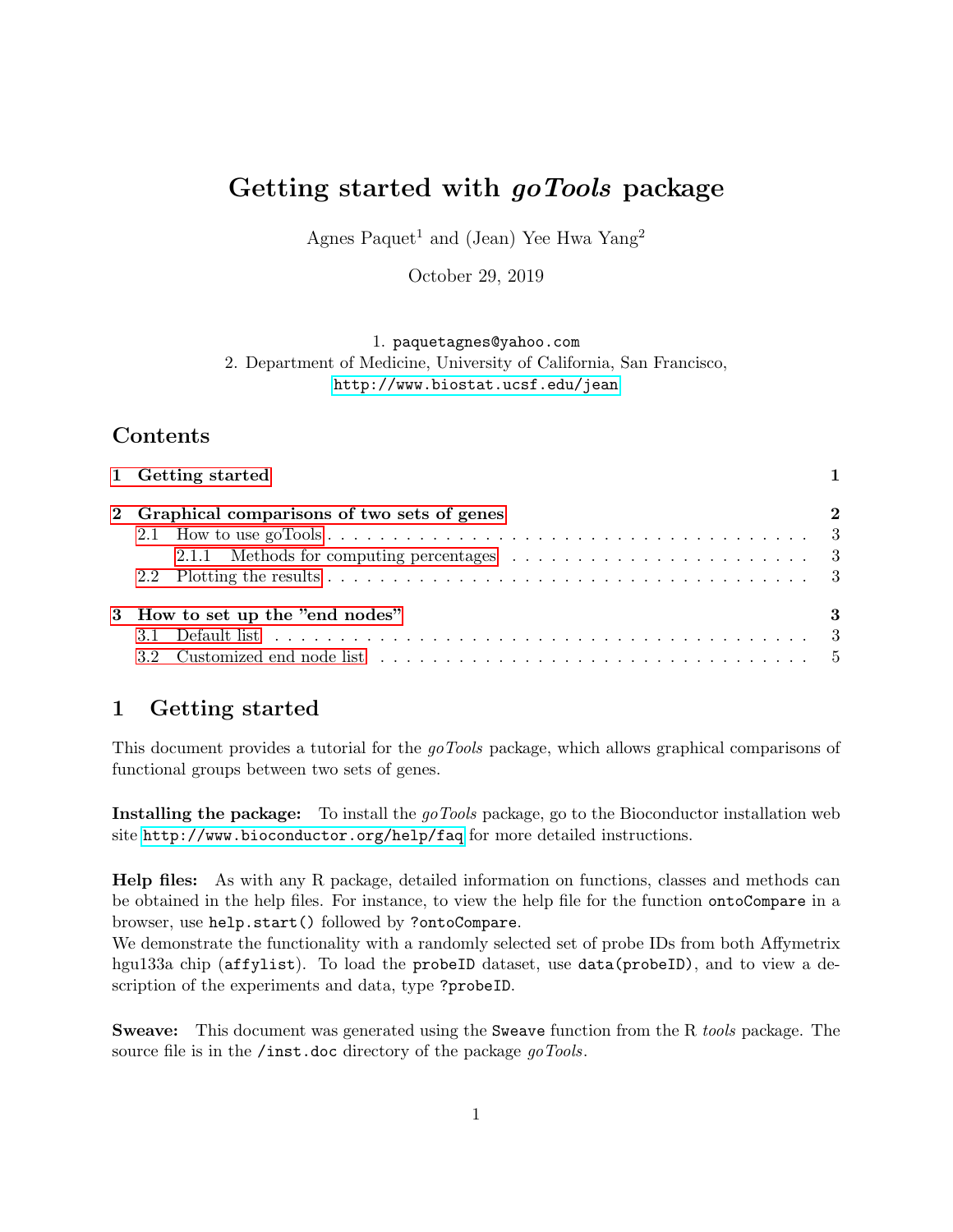To begin, let's load the package and the probeID datasets into your R session.

```
> library("goTools", verbose=FALSE)
> data(probeID)
```
As shown below, affylist is a vector of lists containing 3 list of vectors of probe ids from Affymetrix hgu133a chip.

```
> class(affylist)
[1] "list"
> length(affylist)
[1] 3
> affylist[[1]][1:5]
[1] "215828_at" "201849_at" "219719_at" "213690_s_at" "203172_at"
```
### <span id="page-1-0"></span>2 Graphical comparisons of two sets of genes

Gene Ontology is a Direct Acyclic Graph (DAG) that provides three structured networks of defined terms to describe gene product attributes: Molecular Function (MF), Biological Process (BP) and Cellular Component (CC). A gene product has one or more molecular functions and is used in one or more biological processes; it might be associated with one or more cellular components. To learn more about GO and DAG, please refer to Gene Ontology web site <http://www.geneontology.org/>.

We have created a set of R functions that use GO structure to describe and compare the composition of sets of genes (or probes). We use the following algorithm:

- 1. Read in a list of sets of probe id you want to compare.
- 2. Map each probe id to corresponding ontologies in the GO tree, if any.
- 3. Create the set of GO ids of interest used to compare your datasets (endnode). The function EndNodeList() will create a set of nodes of the DAG located one level under MF, BP or CC, but you can use any sets of GO ids.
- 4. For each GO id, go up the GO tree until reaching the nodes in endnode. Search may be limited to MF, BP or CC if specified in goType.
- 5. Compute the percentage of direct children found under each node in endnode.
- 6. Return the results. Plot them if plot=TRUE.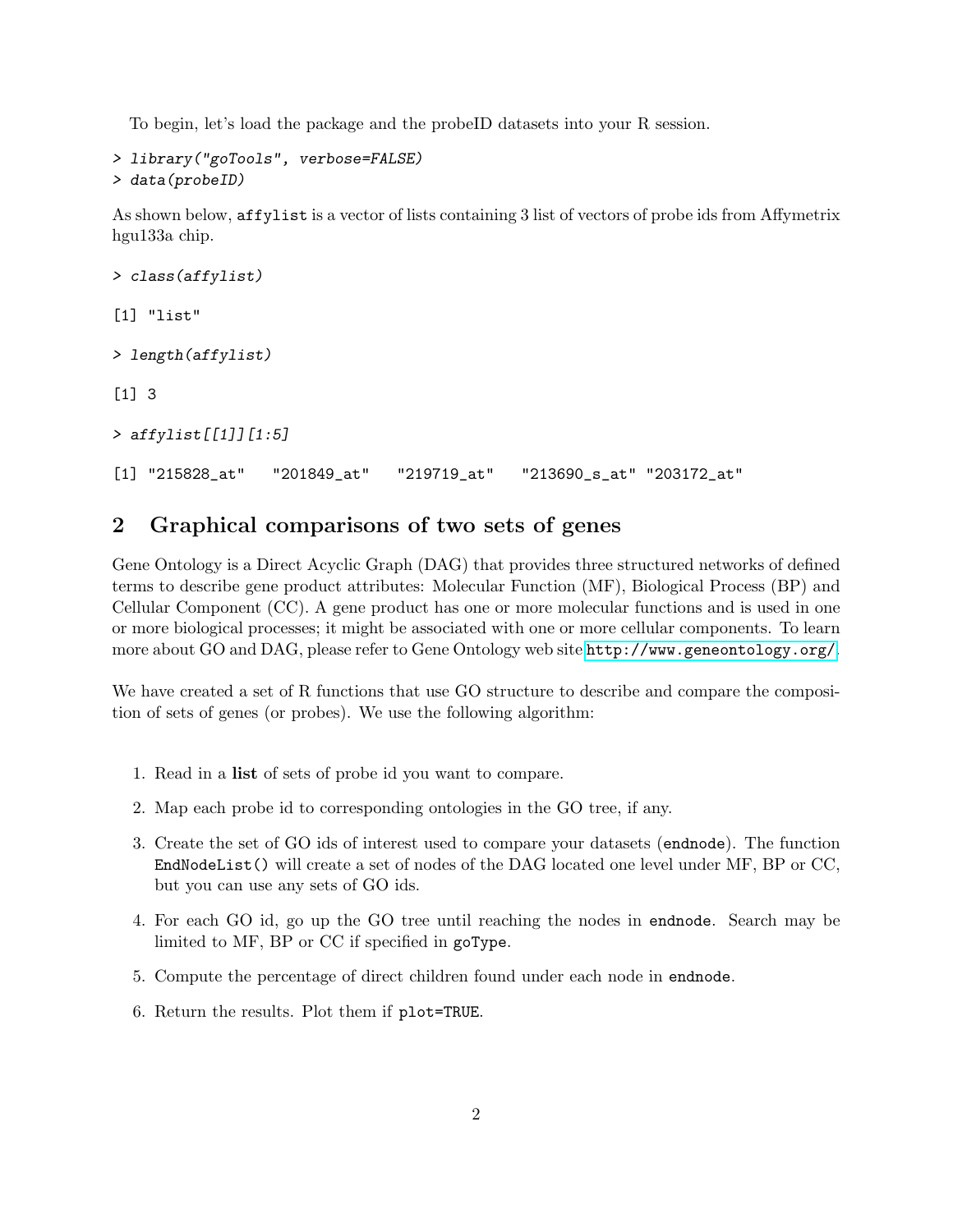#### <span id="page-2-0"></span>2.1 How to use goTools

The main function that we provide is **ontoCompare**. It takes as argument **a list** of probe ids. Their type must be specified in the argument probeType. For more details about it,you can refer to the corresponding help file by typing: ?ontoCompare.

```
> library(GO.db)
```

```
> subset=c(L1=list(affylist[[1]][1:5]),L2=list(affylist[[2]][1:5]))
```
> res <-ontoCompare(subset, probeType="hgu133a")

#### <span id="page-2-1"></span>2.1.1 Methods for computing percentages

ontoCompare allows you to choose from 3 different methods to estimate the percentage of probes under each element of endnode. The default method is TGenes.

1. TGenes: for each end node, return the number of direct children found / total number of probe ids.

This includes oligos which do not have GO annotations.

- 2. TIDS: for each end node, return the number of direct children found / total number of GO ids describing the list.
- 3. none: for each end node, return the number of direct children found.

#### <span id="page-2-2"></span>2.2 Plotting the results

The plots are produced using the function ontoPlot. It is called by ontoCompare when you set plot=TRUE. You can also call it directly, passing as argument ontoCompare results. If only one set of genes is passed to ontoCompare, ontoPlot will return a pie chart. In other cases, it will return a bargraph. You can modify ontoPlot layout parameters using usual R graphics layout parameters. For more details, type ?par.

```
> library(GO.db)
> subset=c(L1=list(affylist[[1]][1:5]),L2=list(affylist[[2]][1:5]))
> res <- ontoCompare(subset, probeType="hgu133a", plot=TRUE)
```
### <span id="page-2-3"></span>3 How to set up the "end nodes"

#### <span id="page-2-4"></span>3.1 Default list

The default end nodes list is defined by a call to the function EndNodeList. It contains all children of MF(GO:0003674), BP(GO:0008150) and CC (GO:0005575).

> EndNodeList()

| "GO:0003674"  | "GO:0005575" | "GO:0008150" |
|---------------|--------------|--------------|
| is a          | is a         | is a         |
| "GO: 0140110" | "GO:0003824" | "GO:0038024" |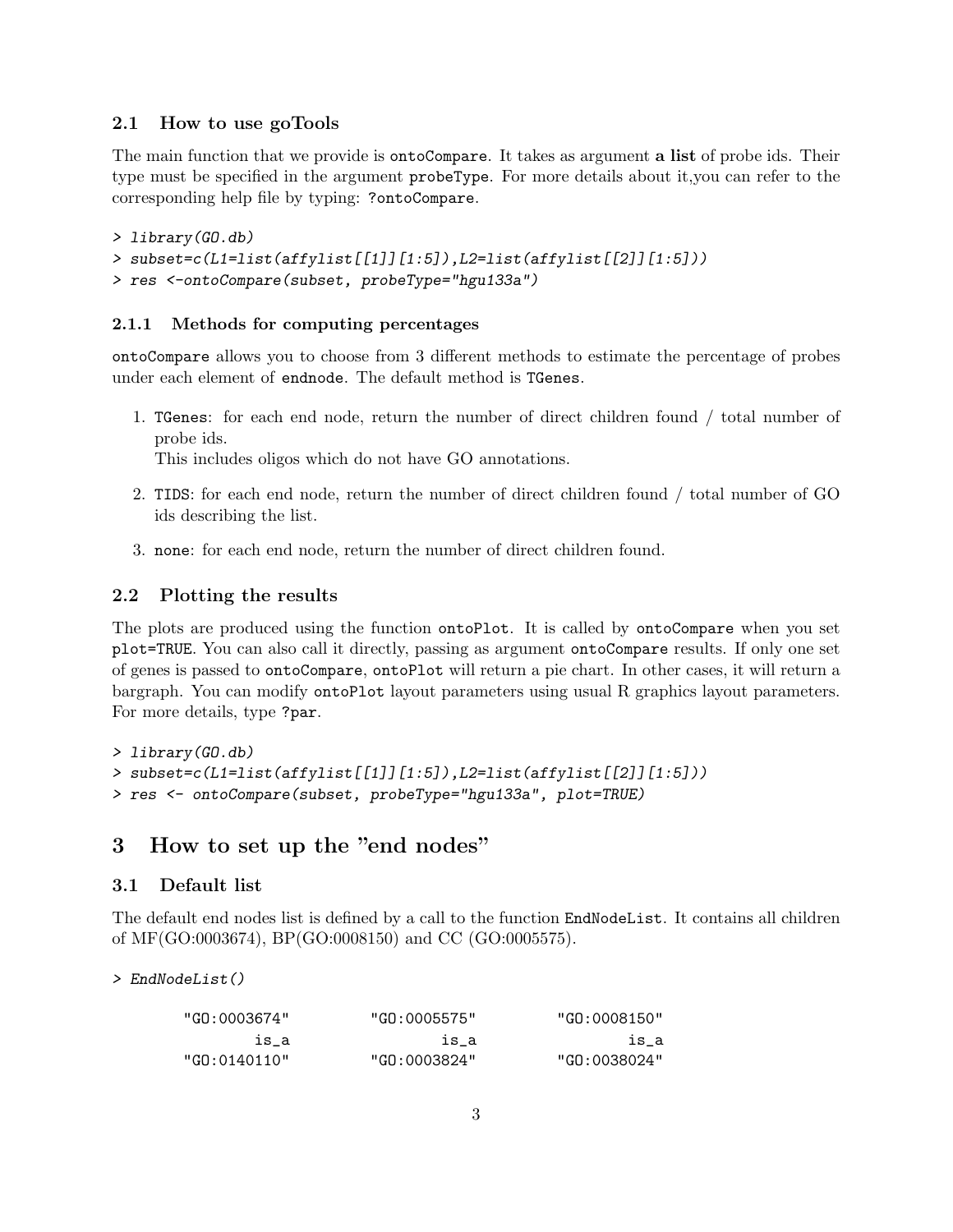| is_a         | is_a                                           | is_a          |  |
|--------------|------------------------------------------------|---------------|--|
| "GO:0045735" | "GO:0005198"                                   | "GO:0005215"  |  |
| is_a         | is_a                                           | is_a          |  |
| "GO:0005488" | "GO:0031386"                                   | "GO:0090729"  |  |
| is_a         | is_a                                           | is_a          |  |
| "GO:0016209" | "GO:0098772"                                   | "GO:0045182"  |  |
| is_a         | is_a                                           | is_a          |  |
| "GO:0060089" | "GO: 0104005"                                  | "GO: 0140104" |  |
| is_a         | is_a                                           | is_a          |  |
| "GO:0016020" | "GO:0005576"                                   | "GO:0005623"  |  |
| is_a         | is_a                                           | is_a          |  |
| "GO:0009295" | "GO:0019012"                                   | "GO:0030054"  |  |
| is_a         | is_a                                           | is_a          |  |
| "GO:0031974" | "GO:0032991"                                   | "GO:0043226"  |  |
| is_a         | is_a                                           | is_a          |  |
| "GO:0044215" | "GO:0044217"                                   | "GO:0044421"  |  |
| is_a         | is_a                                           | is_a          |  |
| "GO:0044422" | "GO:0044423"                                   | "GO:0044425"  |  |
| is_a         | is_a                                           | is_a          |  |
| "GO:0044456" | "GO:0044464"                                   | "GO:0045202"  |  |
| is_a         | is_a                                           | is_a          |  |
| "GO:0055044" | "GO:0097423"                                   | "GO:0099080"  |  |
| is_a         | is_a                                           | is_a          |  |
| "GO:0000003" | "GO:0008152"                                   | "GO:0001906"  |  |
| is_a         | is_a                                           | is_a          |  |
| "GO:0002376" | "GO:0006791"                                   | "GO:0006794"  |  |
| is_a         | is_a                                           | is_a          |  |
| "GO:0040007" | "GO:0007610"                                   | "GO:0008283"  |  |
| is_a         | is_a                                           | is_a          |  |
| "GO:0009758" | "GO:0009987"                                   | "GO:0015976"  |  |
| is_a         | is_a                                           | is_a          |  |
| "GO:0019740" | "GO:0022414"                                   | "GO:0022610"  |  |
| is_a         | is_a                                           | is_a          |  |
| "GO:0023052" | "GO:0032501"                                   | "GO:0032502"  |  |
| is_a         | is_a                                           | is_a          |  |
| "GO:0040011" | "GO:0043473"                                   | "GO:0044848"  |  |
|              | is_a positively_regulates negatively_regulates |               |  |
| "GO:0048511" | "GO:0048518"                                   | "GO:0048519"  |  |
| regulates    | is_a                                           | is_a          |  |
| "GO:0050789" | "GO:0050896"                                   | "GO: 0051179" |  |
| is_a         | is_a                                           | is_a          |  |
| "GO:0051704" | "GO:0065007"                                   | "GO:0071840"  |  |
| is_a         | is_a                                           |               |  |
| "GO:0098743" | "GO:0098754"                                   |               |  |